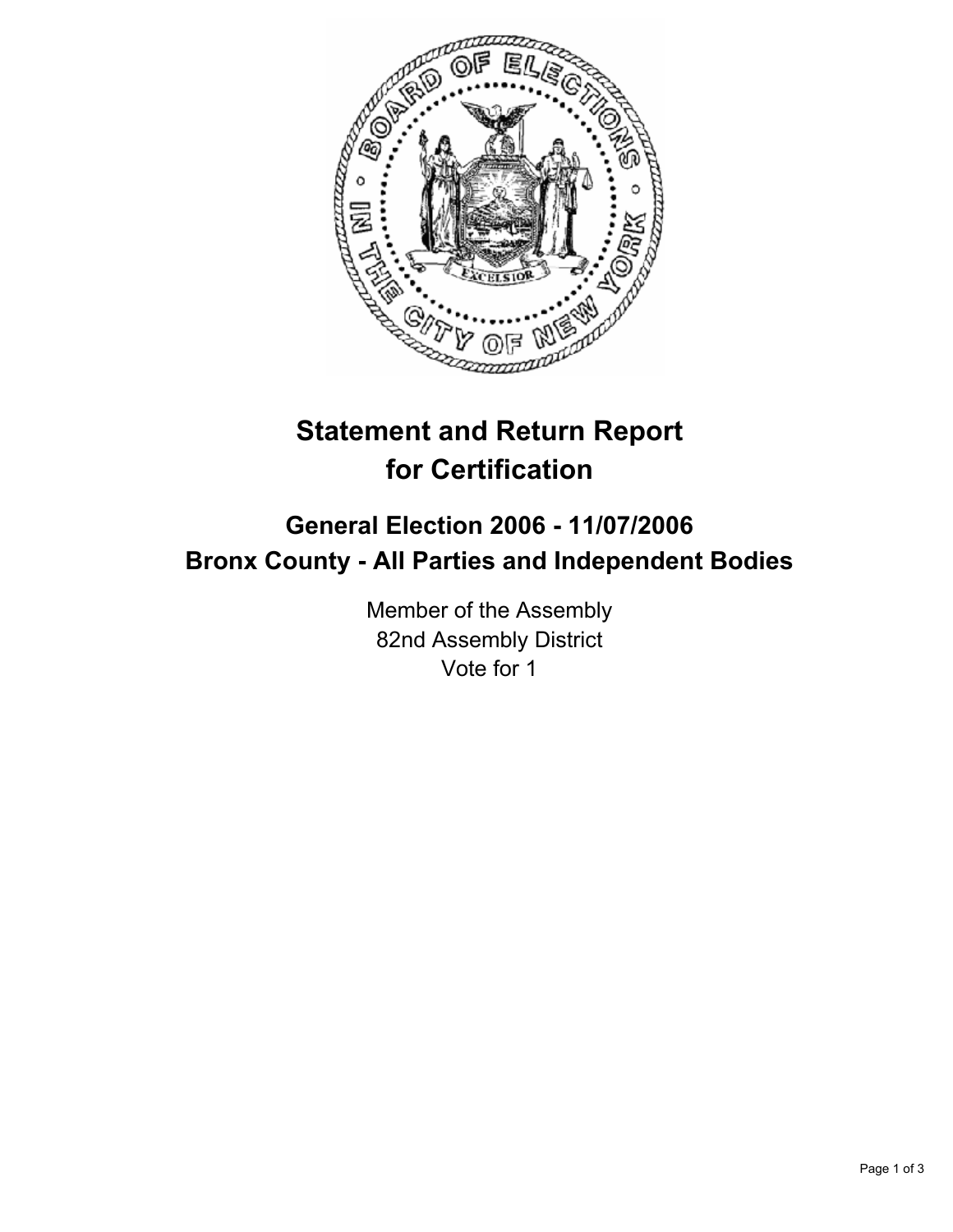

### **Assembly District 82**

| <b>PUBLIC COUNTER</b>                  | 24,299 |
|----------------------------------------|--------|
| <b>EMERGENCY</b>                       | 27     |
| ABSENTEE/MILITARY                      | 622    |
| <b>AFFIDAVIT</b>                       | 378    |
| <b>Total Ballots</b>                   | 25,396 |
| RAYMOND CAPONE (REPUBLICAN)            | 3,165  |
| MICHAEL R BENEDETTO (DEMOCRATIC)       | 15,533 |
| RAYMOND CAPONE (CONSERVATIVE)          | 630    |
| MICHAEL R BENEDETTO (WORKING FAMILIES) | 1,099  |
| <b>Total Votes</b>                     | 20,427 |
| Unrecorded                             | 4.969  |
|                                        |        |